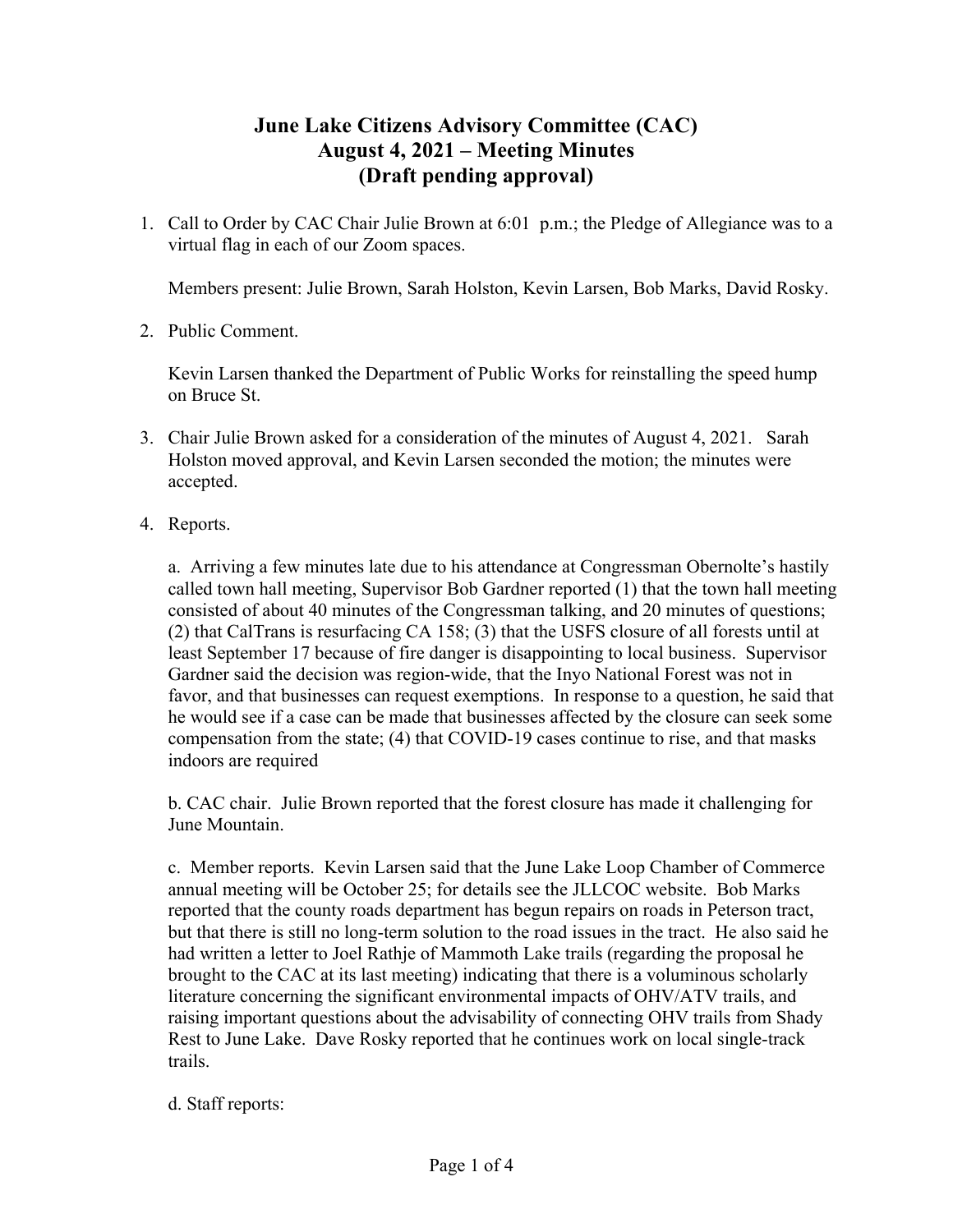Michael Draper reported (1) that two projects have been accepted for processing (for variances) and that the Board of Supervisors upheld a Planning Commission denial of a project at 212 Skyline Dr. He also reported that he was working with consultants on developing a Sustainable Transportation Plan. In response to questions, Michael said that open meetings would be scheduled for times when most people are around, that the grant is for planning and not implementation, and that mostly concerned walking and bicycles but that he will look into whether EV charging stations could be included.

Gerry LeFrancois discussed activities and projects of the Mono County Transportation Commission in collaboration with the Town of Mammoth Lakes and CalTrans District 9. Some \$5 million in gas tax dollars come back to the county on a five-year funding cycle. Major projects include multi-million dollar improvements to US 395, including closing the gap in the four-lane structure between Red Rock Canyon and Ridgecrest; adding a Conway Summit climbing lane; and building wildlife crossing corridors. He said that June Lake has a large place in the Regional Transportation Plan, and that it would be good to tie all of these into the CA 158 plans. He expects that the emerging federal infrastructure bill will include funding for EV charging stations. He asked the CAC to work on establishing priorities so the Board of Supervisors will be able to better assess and fund needs.

In response to questions, Gerry said that he would look into how improvements to parking at Parker Lake and Fern Lake trailheads might be included and funded.

5. ACTION: consideration of a letter of support to Caltrans for CA Route 158 speed study.

Michael Draper brought to the CAC a draft letter prepared by Sarah Holston. After some discussion and an amendment, the letter (see attached) was approved by a vote of 6-0.

- 6. Discussion and updates on COVID-19 impacts and response. Already covered under Supervisor Gardner's report.
- 7. Community updates
	- a. Women's Club. No report
	- b. Chamber of Commerce. See Kevin Larsen's prior comment.
	- c. EV Charging Station Subcommittee. Bob Marks reported that Supervisor Gardner had agreed to raise the EV issue with the new USFS District Ranger.
- 8. Discussion of future in-person meeting.

Sarah Holston asked that the CAC consider going to hybrid in-person/virtual meetings. There was general support for the idea of returning to the Community Center, but the major issue concerns whether there is the technological capability of streaming our meetings from that location. Staff was asked to research the question and to report back at the next CAC meeting.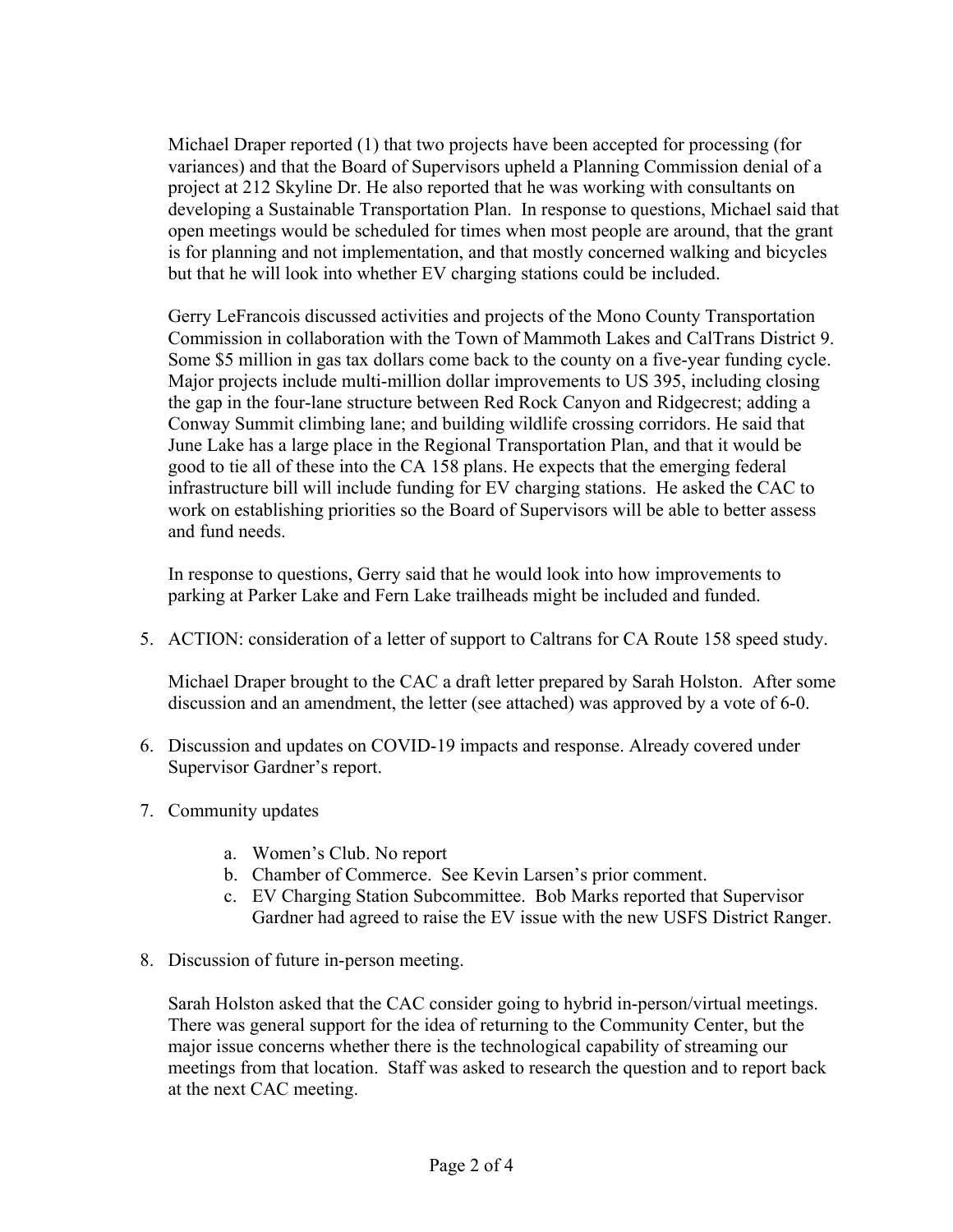- 9. Future agenda items: Further discussion of the Sustainable Transportation Plan; new members
- 10. At 6:58 p.m., Chair Brown asked for a motion to adjourn; Kevin Larsen so moved, it was seconded, and the meeting adjourned (in record time).

## **Next meeting: First Wednesday of October**

*Respectfully submitted, Bob Marks, Secretary*